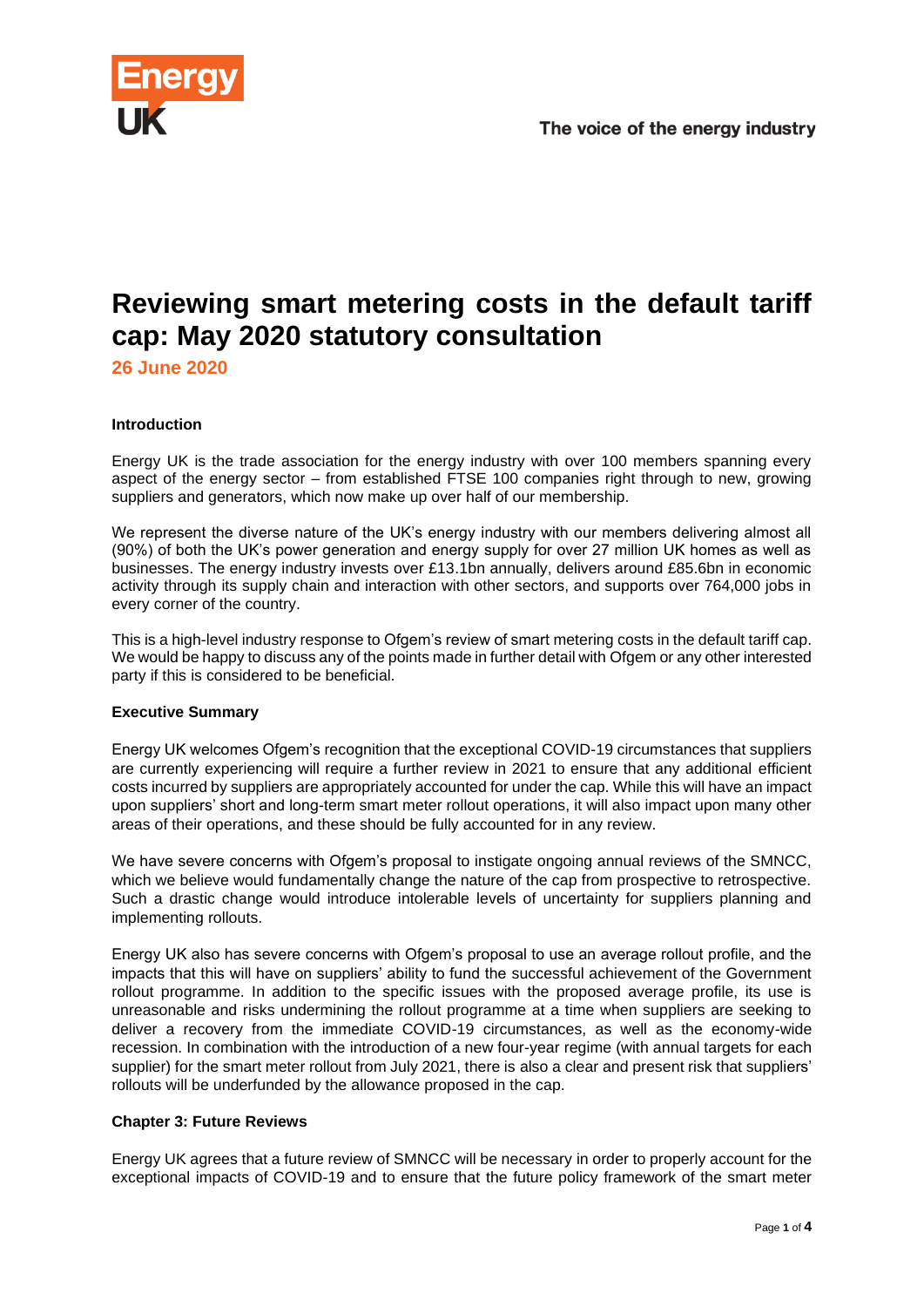rollout is sufficiently reflected within the methodology following BEIS' decision on the post-June 2021 smart framework and specific tolerances. We would also encourage Ofgem to consider the exceptional impacts of COVID-19 on other areas of the cap (such as bad debt) at the earliest possible opportunity so as to ensure that it remains reflective of the costs incurred by an efficient supplier We would encourage Ofgem to consult on the areas of impact that should be included in the COVID-19 review at the earliest opportunity.

However, while we this one-off review to ensure that the cap addresses the exceptional and unforeseeable circumstances of the COVID-19 pandemic, we continue to oppose the introduction of a general claw-back mechanism into the SMNCC as highlighted in our previous consultation responses. We are, therefore, concerned that the proposal to hold ongoing annual reviews will fundamentally change the nature of the default tariff cap from a prospective cap, to a wholly reactive cap. In that scenario, there will be a severe risk of undermining suppliers' ability to effectively forecast and reducing reliability and certainty when budgeting. Suppliers will only have some certainty for two cap periods at a time, and even that certainty will be at risk of retrospective changes at the next review. This would introduce intolerable uncertainty whereby allowances would change retrospectively, but operational decisions cannot be rolled back. Uncertainty is also created by Ofgem identifying more smart meter rollout costs within the Opex than previously signalled, but with no compensating Opex uplift.

We also note Ofgem's intention to rely on suppliers' ASR data to inform the yearly reviews. We do not believe ASR data is currently best formatted to achieve this aim and Ofgem should transparently outline and seek feedback via consultation on its proposed evidence base should it seek to proceed with the proposals.

## **Chapter 4: Average Rollout Profile**

Energy UK welcomes Ofgem's aim to reflect the current exceptional circumstances caused by COVID-19 and acknowledgement that there will be sunk costs that should be reflected in the cap. Individual suppliers will be best placed to provide detail on the accuracy of the assumptions on costs that Ofgem has put forward in its proposals.

However, Energy UK has serious concerns with Ofgem's proposed usage of average rollout profiles, and the potentially detrimental impact that this will have on the success of the Government's smart meter rollout programme post-June 2021. Ofgem must take account of the financial reality facing the sector, particularly the state of the Government's smart meter rollout programme during the immediate COVID-19 recovery, and economy-wide recession.

Ofgem's proposal would see the SMNCC only allow for the efficient costs of installing smart meters at the average level, disincentivising suppliers from going above and beyond the average during the lifetime of the default tariff cap. In addition, those suppliers that are not achieving a sufficient rollout will drag the average down, with extreme underperformers having a disproportionate impact on the allowance with the costs of more successful rollouts being compensated even less. We also do not believe that it would necessarily be reasonable to assume the same rollout profiles for credit and PPM customers. Ofgem has not sufficiently shown that this assumption is robust.

BEIS's 18 June 2020 decision on smart meter rollout<sup>[1]</sup> envisages a continuation of all reasonable steps until the end of June 2021 followed by introduction of a new four-year regime with annual targets for each supplier. The annual targets will be driven by annual tolerance levels that BEIS will consult on in Autumn 2020. There is no suggestion in BEIS's decision that the targets will be relaxed relative to those previously proposed. This, combined with Ofgem's proposed 12-month review of SMNCC, creates a significant risk to suppliers that the NPT SMNCC allowance in the period July to September 2021 will still be based on the old All Reasonable Steps (ARS) regime, whilst suppliers will in practice be subject to the more stringent new targets. The impending imposition of the new regime could also have impacts upon suppliers' rollouts during the continued ARS period, which would not be reflected in Ofgem's NPT SMNCC. Indeed, it is a feature of the regime proposed by BEIS that any early shortfall in rollout becomes increasingly difficult to catch up on. Further strains on suppliers' funding position will likely be

<sup>[1]</sup>[https://assets.publishing.service.gov.uk/government/uploads/system/uploads/attachment\\_data/file/893124/delivering-smart](https://assets.publishing.service.gov.uk/government/uploads/system/uploads/attachment_data/file/893124/delivering-smart-system-post-2020-govt-response-consultation.pdf)[system-post-2020-govt-response-consultation.pdf](https://assets.publishing.service.gov.uk/government/uploads/system/uploads/attachment_data/file/893124/delivering-smart-system-post-2020-govt-response-consultation.pdf)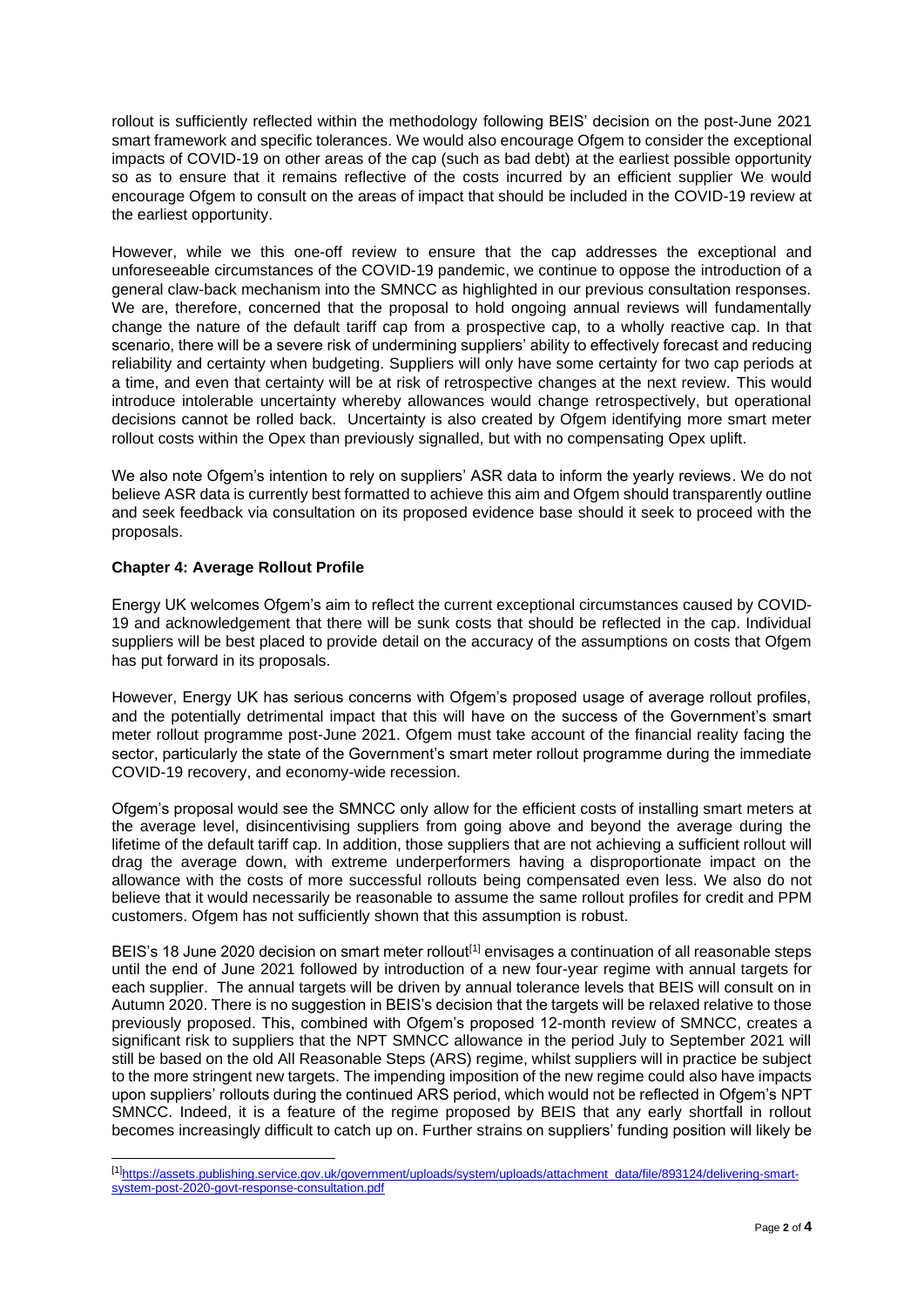introduced by increases in costs due to the long-term impact of COVID-19, such as on installer productivity.

Given that Ofgem is proposing a further review to account for the impacts of COVID-19 in 2021, and the importance of restarting the smart meter rollout with maximum momentum, Ofgem should ensure that its allowance for cap periods 5 and 6 does not unnecessarily stifle suppliers' ability to fund their remobilisation programmes, e.g. by increasing rollout assumptions. The impact on consumers of COVID-19 has further highlighted the benefits of smart meters, for example by protecting self-isolating prepayment customers from the risk of going off supply if they cannot physically top-up or if there is a shortage of keys or cards in the country of production. Once the full impacts become clearer through 2021, Ofgem will have the ability in its later review to correct for any advanced payments for these exceptional circumstances without undermining suppliers' ability to finance the efficient costs of their remobilisations.

There is an overwhelming imperative for basing our recovery from this pandemic around the net-zero target, decarbonising our economy and creating a cleaner, resilient and more sustainable future out of the shock of this enforced interruption to our daily lives. The energy sector will be central to powering that recovery and a successful restart of the Government's smart metering programme will of utmost importance to achieve this green recovery. Energy UK and suppliers are currently working in partnership with BEIS as part of its smart metering remobilisation workstream, and we would urge Ofgem to engage with BEIS to ensure that its SMNCC allowance reflects the policy ambition of the immediate-to-middleterm trajectory of the programme.

#### **Chapter 5: Reviewing Efficient Net Costs**

Energy UK welcomes that Ofgem has reassessed efficient net costs based upon previous submissions made by Energy UK and suppliers. Individual suppliers will be best placed to provide detailed comments on the changes made, their suitability and impact on the ability to efficiently fund the smart meter rollout.

#### **Chapter 7: Considering Advanced Payments**

Energy UK has previously raised concerns with Ofgem's intention to introduce a claw-back mechanism into the SMNCC. As mentioned in response to Ofgem's proposal in Chapter 3, we are also concerned with Ofgem's change in stance on the underlying objective of the cap, moving from a prospective cap to a reactive allowance that undermines certainty and reliability for suppliers' budgeting and forecasting.

We welcome Ofgem's stance that the claw-back mechanism would not be reasonable for cap periods 1 and 2. However, we challenge its view that suppliers had enough advance clarity for such a mechanism to be applied to cap period 3 as there were no indicative figures suggested at the time, which meant that suppliers were unable to adequately forecast any impact and adjust accordingly, similar to the principle that Ofgem has accepted in its rejection of a claw-back mechanism for periods 1 and 2. In addition, a claw-back mechanism based upon the average industry performance penalises suppliers who have done the most, undermining the 'all reasonable steps' requirement with its own smart rollout compliance and enforcement regime.

We would urge Ofgem to consider the impacts of retrospective action at this time whilst the industry is still recovering from the immediate impacts of the COVID-19 pandemic. As Ofgem has already indicated that it will be holding a review in 2021 to take full account of these exceptional circumstances once the data becomes clear, Energy UK would suggest put any work in this area on hold until that further review can fully take into account the full impacts of COVID-19 on 2020's rollouts and efficient costs.

#### **Chapter 8: Contingency Arrangements for 5th & 6th Cap Periods**

We note that Ofgem's proposed contingency arrangements are a marked change from those previously put forward in the October consultation.

As highlighted above, we agree that the Ofgem should not be taking advanced payment into account at this time, particularly to guard against the risk that the true efficient costs are higher than Ofgem has